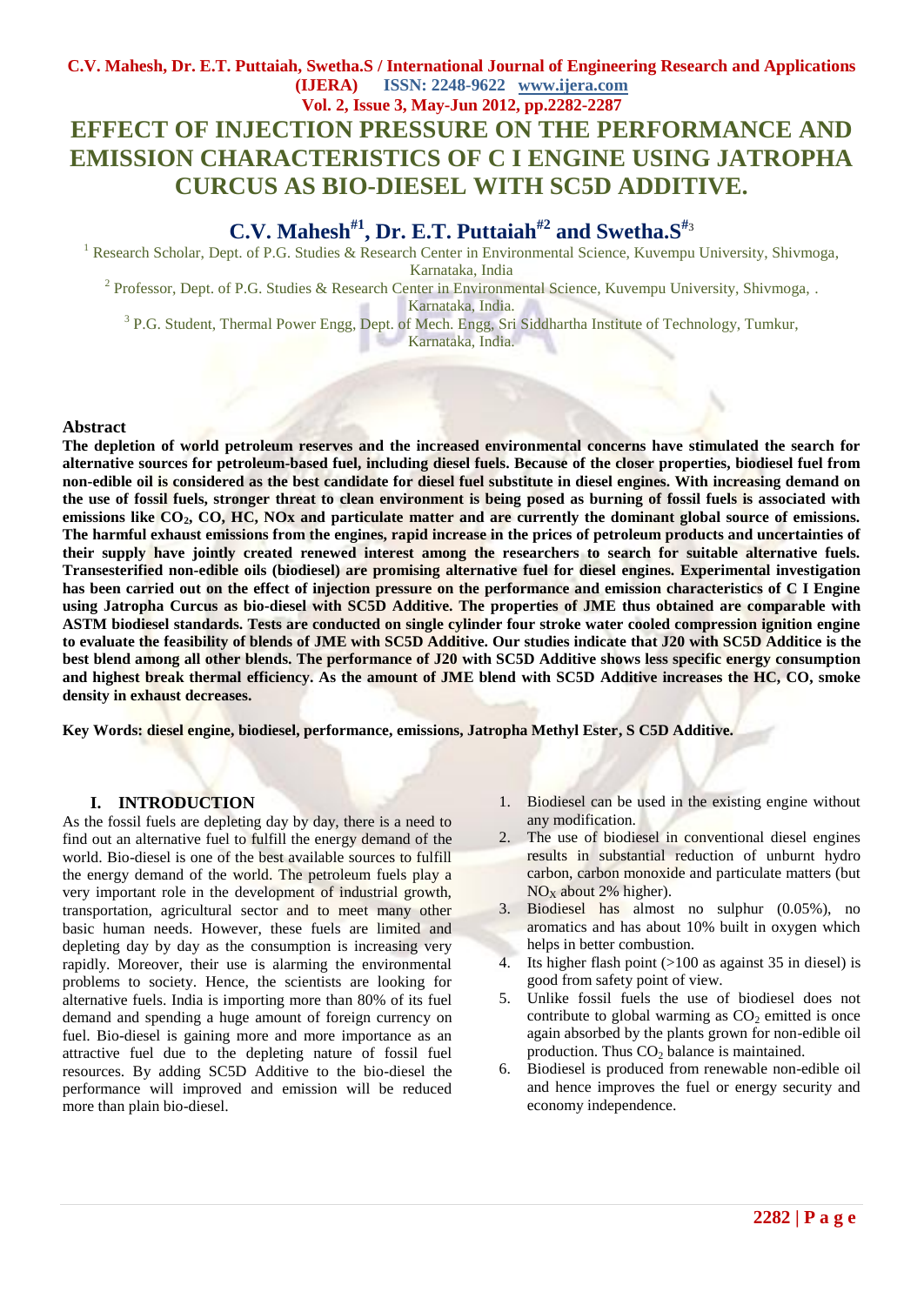A lot of research work has been carried out to use vegetable oil both in its neat form and modified form. Studies have revealed that the usage of non-edible oil in neat form is possible but not preferable [3]. The high viscosity of nonedible oils and low volatility affects the atomization and spry patterns of fuel, leading to incomplete combustion and severe carbon deposits, injector choking and piston ring sticking. The methods used to reduce the viscosity are.

- $\triangleright$  Emulsification.
- $\triangleright$  Pyrolysis.
- $\triangleright$  Transesterification.

Among these, the transesterification is commonly used commercial process to produce clean and environment friendly method to reduce the viscosity of Bio-diesel



**PROCESS FLOW CHART FOR TRANSESTERIFICATION**

In the present investigation, the oil obtained from the seeds of Jatropha Curcus has been considered as a potential alternative fuel for C.I. Engines. *Iman K. Reksowardojo et.al. [12]* reported that the biodiesel fuel from Jatropha oil and its blend with petro-diesel can comparable engine performance parameters such as Torque(T) Fuel Volumetric Consumption (FVC), Break Specific Energy Consumption (BSEC), engine exhaust gas emissions of total hydro carbon (THC), carbon monoxide (CO) & smoke emissions reduce significantly when engine run with biodiesel fuel. *Y.V.Hanumantha Rao et al [4] studied* the Additives act like catalyst so that they aid combustion, control emission, control fuel quality during distribution and storage and reduce refiners operating cost. In this work the performance & emission characteristics of JME with SC5D Additive is studied & reported. More over this paper presents comprehensive analysis of blends of JME and SC5D Additive with diesel.

# **II. EXPERIMENTAL PROCEDURE**

### **A. Preparation of Jatropha Methyl Ester (JME)**

As a diesel fuel substitute, Jatropha falls under the category of bio-diesel. Extraction requires passing the seeds through a screw crusher, generally called expellers. The oil is then filtered to make it clean enough for processing. The filtered oil is treated with alcohol, i.e. ethanol or methanol using KOH or NAOH as catalyst in a process known as transesterification  $([1],[4]).$ 

**B. Engine Tests**

The engine used for this experimental investigation was a single cylinder 4 stroke naturally aspirated water cooled diesel engine having 5 BHP as rated power at 1500 rev/min. The engine was coupled to a brake drum dynamometer to measure the output. Fuel flow rates were timed with calibrated burette. Exhaust gas analysis was performed using a multi gas exhaust analyzer.



#### Table-1: PROPERTIES OF DIESEL & JME

| Sl.No | <b>Properties</b>                                           | <b>Diesel</b> | <b>JME</b> |
|-------|-------------------------------------------------------------|---------------|------------|
|       | Density $\text{kg/m}^3$                                     | 820           | 916        |
| 2     | Kinematic Viscosity at 40 <sup>°</sup> C<br>$\mathbf{C}$ St | 4.86          | 5.37       |
| 3     | Flash Point °C                                              | 49            | 230        |
| 4     | Calorific Value MJ/kg                                       | 44.42         | 39.1       |

### **III. RESULTS AND ANALYSIS**

This paper compares specific fuel consumption, brake thermal efficiency and exhaust emissions of blends of JME and SC5D Additive with those of diesel.

#### **A. Performance characteristics:**

Engine performance characteristics are the major criterion that governs the suitability of a fuel. This study is concerned with the evaluation of Brake Specific Energy Consumption (BSEC) and Brake Thermal Efficiency (BTE) of the blends of JME and SC5D Additive with diesel.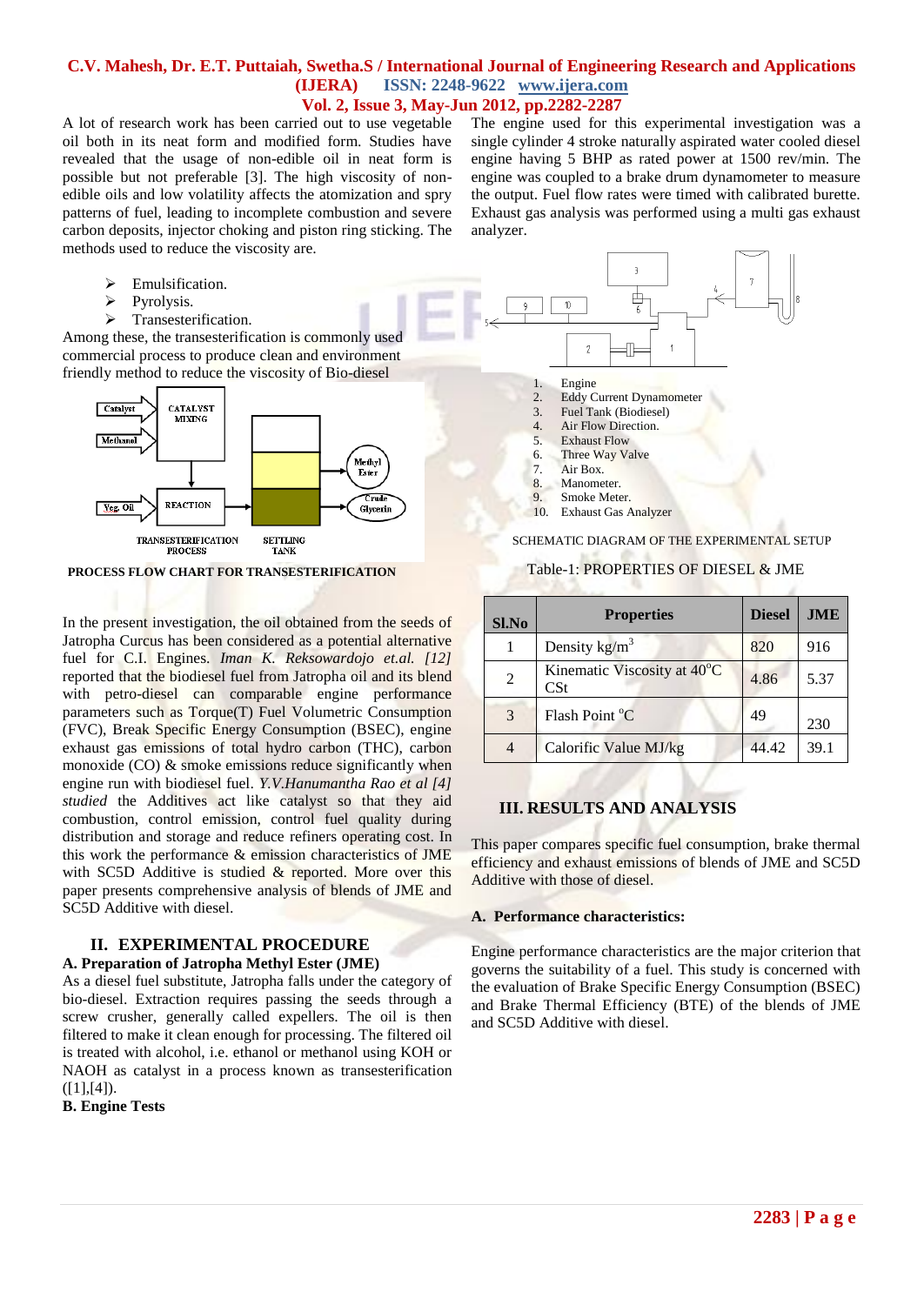**1. Brake Specific Energy Consumption (BSEC)**



Fig 1.Variation of BSEC with for different percentage of JME



Fig 2.Variation of BSEC with load for different percentage of JME and JME with SC5D Additive in Diesel



JME has lower calorific value than that of diesel. Hence Brake Specific Energy Consumption is slightly higher than that of the diesel. From fig 1. It is seen that the BSEC decreases with load for JME blends, fig 2. Shows BSEC still more decreases by adding SC5D Additive to JME blends. And also from fig 3. It is also seen that as the injection pressure increases BSEC decreases.

**2. Brake Thermal Efficiency (BTE)**







Fig 5. Variation of BTE with load for different percentages of JME and JME with SC5D Additive in Diesel



Fig 6. Variation of BTE with load for 20%JME and SC5D Additive at different Injection Pressures

Fig4.Shows that Brake Thermal Efficiency is slightly higher than that of diesel and BTE increases with load for JME blends and fig 5. Shows again it increases by adding SC5D Additive to JME blends. And from fig6. It is seen that as the injection pressure increases BTE also increases.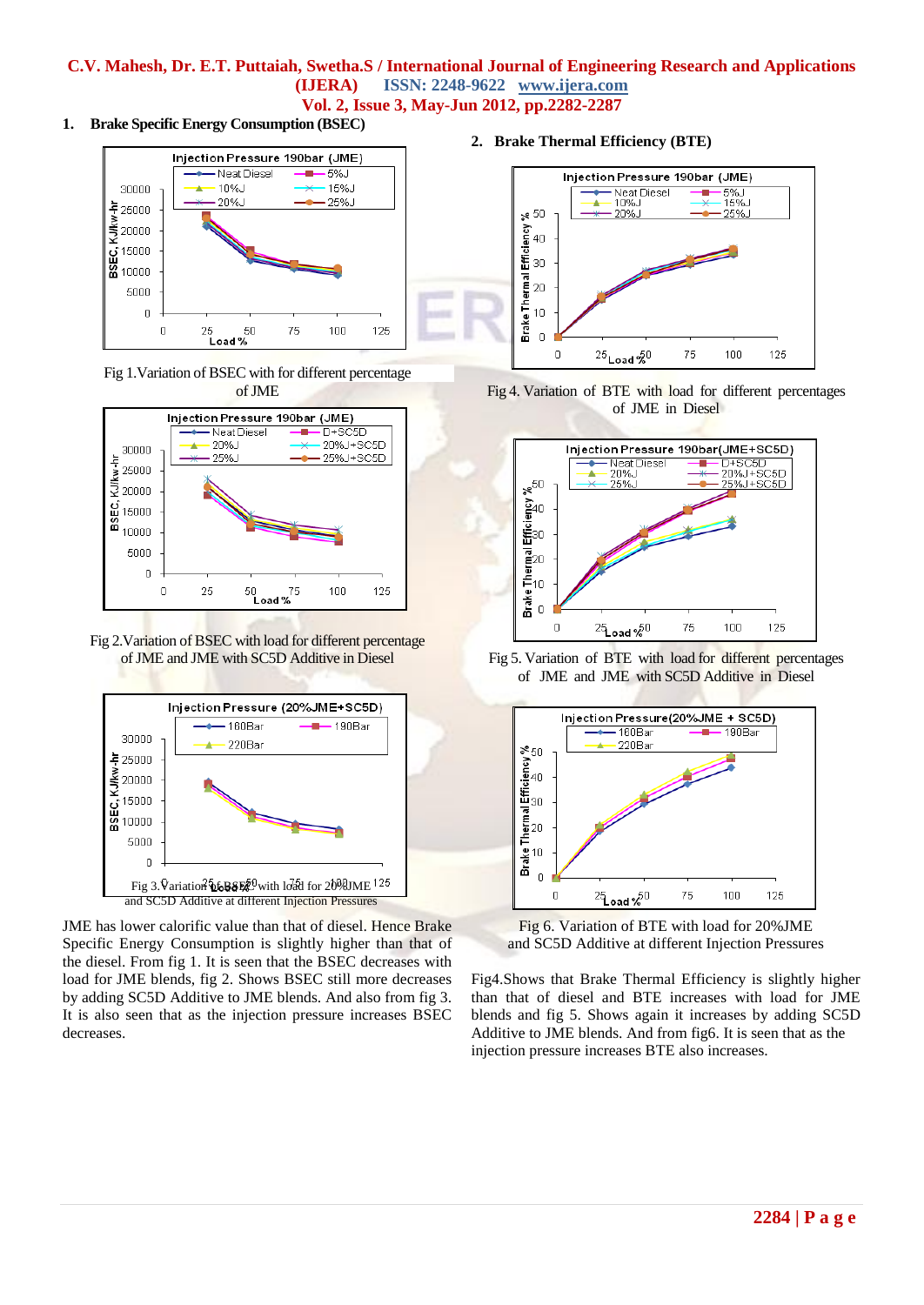#### **B. Emission Characteristics:**

With problem like global warming ozone layer deletion and photochemical smog in addition to widespread air pollution automotive emission are placed under the microscope and every possible method is attempted to reduce emission. Hence this study compares the emission of pollutants nitrogen oxides, carbon monoxide, unburned hydrocarbon emissions and smoke density of JME blends and SC5D Additive with diesel.

requirement and also observed that EGT increases with percentage of JME blends and fig 8. Shows again it increases by adding SC5D Additive in the test fuel for all loads. This may be due to the oxygen content of the JME and SC5D Additive, which improves combustion and thus may increase the EGT. From fig 9. It is seen that as injection pressure increases Exhaust Gas Temperature also increases.







Fig7, 8 and 9 shows EGT variation for test fuels with load. It is observed that from fig 7. EGT increases with load because more fuel is burnt at higher loads to meet the power



Fig 10.Variation of Smoke Density with load for different percentages of JME in diesel



Fig11. Variation of Smoke Density with load for different percentages of JME and JME with SC5D Additive in Diesel



Fig 12. Variation of Smoke Density with load for 20%JME and SC5D Additive at different Injection Pressures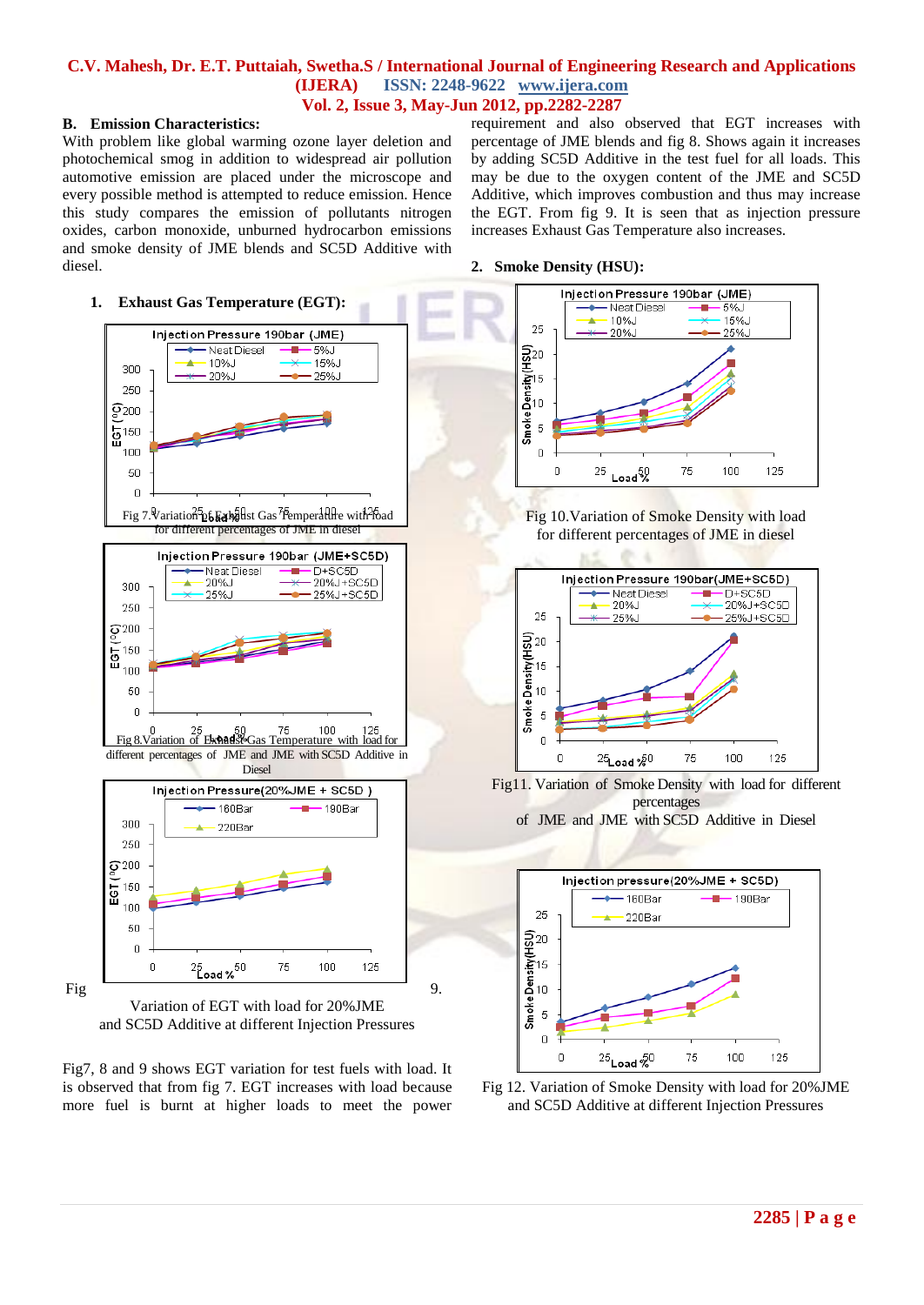From fig 10. It is observed that smoke density increases with load and a vast reduction in the smoke intensity is observed with increase in the percentage of JME blends and fig 11. Shows that again smoke density decreases by adding SC5D Additive to JME blends. And from fig 12.it is seen that as the injection pressure increases smoke density reduces.

From fig 13. it is observed that hydrocarbon emission increases with load and as the percentage of JME blends increases hyrocarbon emission is reduced and again from fig 14 it is seen that by adding SC5D Additive to JME blends the emission is reduced more. And fig 15. Shows that as the injection pressure increases hydrocarbon emission is reduced.

#### **3. Unburnt Hydrocarbon:**







Fig 14. Variation of HC with load for different percentages of JME and JME with SC5D Additive in Diesel



Fig 15. Variation of HC with load for 20%JME and SC5D Additive at different injection pressures

#### **4. Oxides of nitrogen (NOx):**







Fig 17.Variation of NOx with load for different percentages of JME and JME with SC5D Additive in Diesel



Fig 18.Variation of NOx with load for 20% JME